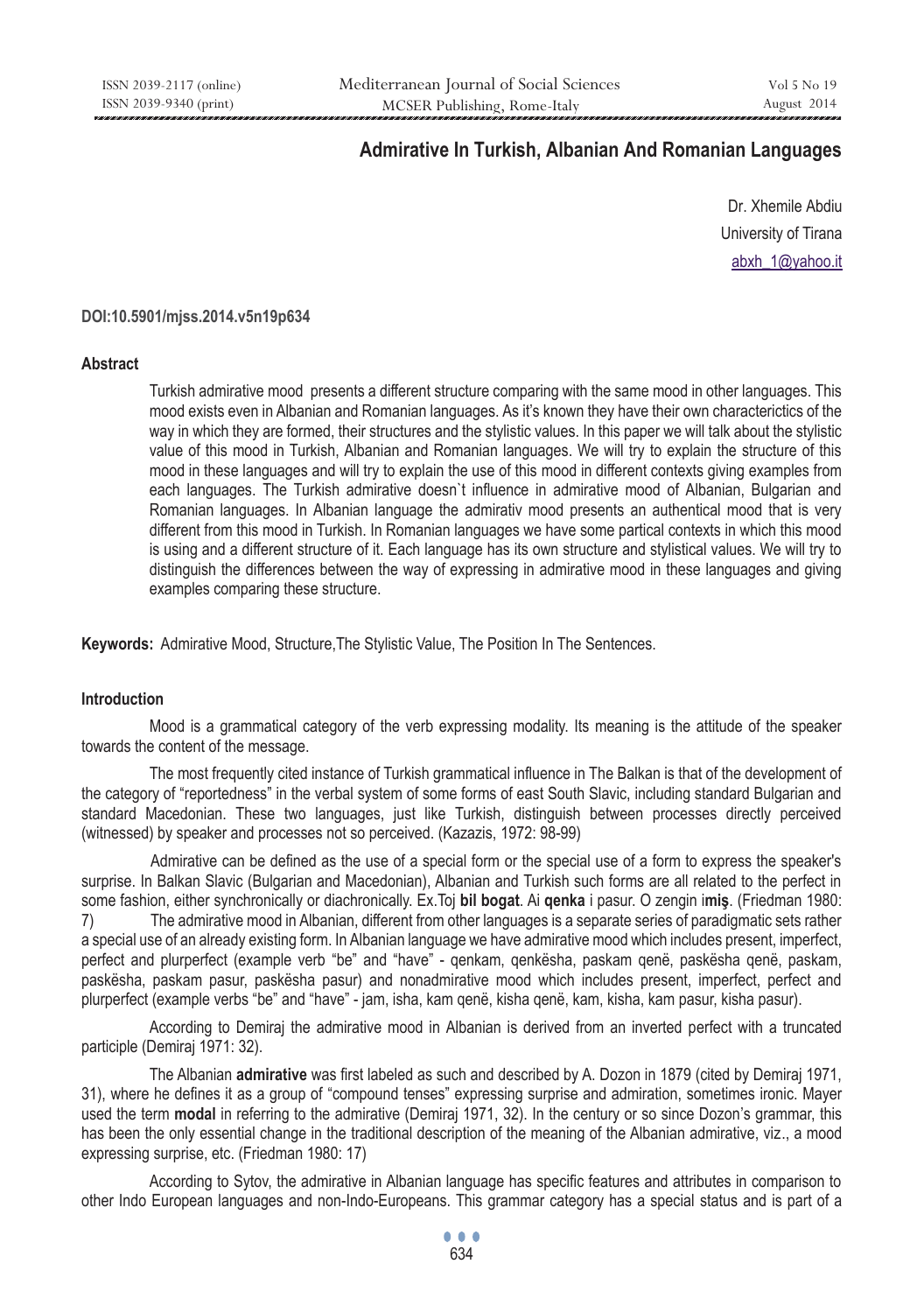| ISSN 2039-2117 (online) | Mediterranean Journal of Social Sciences | Vol 5 No 19 |
|-------------------------|------------------------------------------|-------------|
| ISSN 2039-9340 (print)  | MCSER Publishing, Rome-Italy             | August 2014 |

paradigm structure of verbs with many forms. Its basic meaning is its strong modality. It is used by the speaker to express a subjective assessment of real events, where the relations expressed by the admirative forms are combined with the real relations which the speaker established with the real and unreal. This can be found out by a series of forms, tenses an even moods (demostrative, subjunctive, conditional). This is what makes Albanian language special. (Sytov, 1979: 95-96)

 The Albanian verbal system provides an instructive contrast to Balkan Slavic in its treatment of **evidentiality**. Albanian possesses two series of indicative tense forms, traditionally labeled indicative mood - mënyra dëftore and admirative mood - mënyra habitore, Nonadmirative and Admirative. (Sytov 1979, 110-111; Friedman 1981).

According to translations (see Friedman 1982), the vast majority of Albanian present admiratives correspond to Balkan Slavic simple presents, while most Balkan Slavic indefinite pasts correspond to Albanian nonadmirative past tense forms. (Friedman 1986: 182)

Most Balkan Slavic examples with "be" and "have" corresponding to an Albanian present admirative represent a use of the indefinite past to refer to a state which has been true before but was only discovered by the speaker at the moment of speech. (Friedman 1986: 183)

In Turkish language existed the suffixes -mış, -miş, -muş, -müş that has three grammatical functions. This suffix forms the perfect participle, which has no nonconfirmative nuances (belirtisiz geçmis zaman). According to linguists the three grammatical functions of the suffix -mış, -miş, -muş, -müş in modern Turkish are. 1- Stressed, attached directly to the verbal base or stem, used nonpredicatively with suffixes in addition to person markers, **-mış, -miş, -muş, -müş forms the perfect participle, which has no nonconfirmative nuances**. 2- Stressed, attached directly to the verbal base or stem, used only predicatively and only with person markers, **-mış, -miş, -muş, -müş forms the past tense which the majority of grammarians say is nonconfirmative**, 3- the **-mış, -miş, -muş, -müş past of the verb "be", 3 sg imiş, can be used enclitically and added to almost any kind of predicate**, in which case it is never stressed and is said to be unmarked for tense (Lewis 1967, 101-103, 122-124, Swift and Agrali 1966, 202-204, Deny 1920, 355, Elove 1941, 337, Calabov 1949, 88, Johanson 1971, 63, Kononov 1956, 250, 391) (Friedman 1980: 21)

Examples adapted from Friedman (Friedman, 1980: 21) translated in Albanian.

1.Gel**miş** oğlan güzel(dir). – The boy who has come is handsome (Having-come boy handsome (is) – Djali që ka ardhur është i bukur. 1

2.Güzel oğlan gel**miş**. – I gather the handsome boy has come/came (hand-some boy came/has come) – Djali i bukur ka ardhur/**paska ardhur**. 2

3.Oğlan güzel**miş**. – The boy is/was said to be handsome. (Boy handsome is/was) – Djali **qenka** i bukur. 3

4.Güzel oğlan gel**mişmiş**. – The handsome boy is/was said to have come (Handsome boy having-come-is/was. – Djali i bukur **paska ardhur.** 1 + 3

As has already been noted, the -mış, -miş, -muş, -müş past has often been compared with the **past indefinite of Balkan Slavic**. (Lewis 1967, 101, (Kreider 1968, 104, Underhill 1976, 104, Lewis 1963, 110) (Friedman, 1980: 21)

The admirative use of imiş has received almost no attention in Turkish grammars and it has been mistakenly claimed that such usage not exist in Turkish (Debraekeleer 1966: 267). The examples cited in grammars and articles by foreigner linguists we will translate in Albanian (Friedman 1980: 22)

Ne çok kitabın var**mış**. – How many books I (seem to) have! Sa shumë libra **paske**! (Underhill 1976, 199)

Ben çok güzel**miş**im. (Kononov 1956, 391) – Why, I'm very beautiful! U sa e bukur qenkam (Qenkam shumë e bukur).

Ne güzel vallahi kösk gibi bir evmiş. (Kononov 1956, 391) – O Lord, how beautiful … it's a house like a place! Sa bukur **qenka** një shtëpi si vilë.

Pek masallah… ne pek alim fazıl adam imiş. (Deny 1920, 727) Praise be! What a very learned and virtuous man he is! Mashallah **qenka/paska qenë** një burrë i ditur.

Of, ne güç hal imiş. (Deny 1920, 726) Uf sa situatë e rëndë **paska qenë**. (Friedman, 1980: p. 22)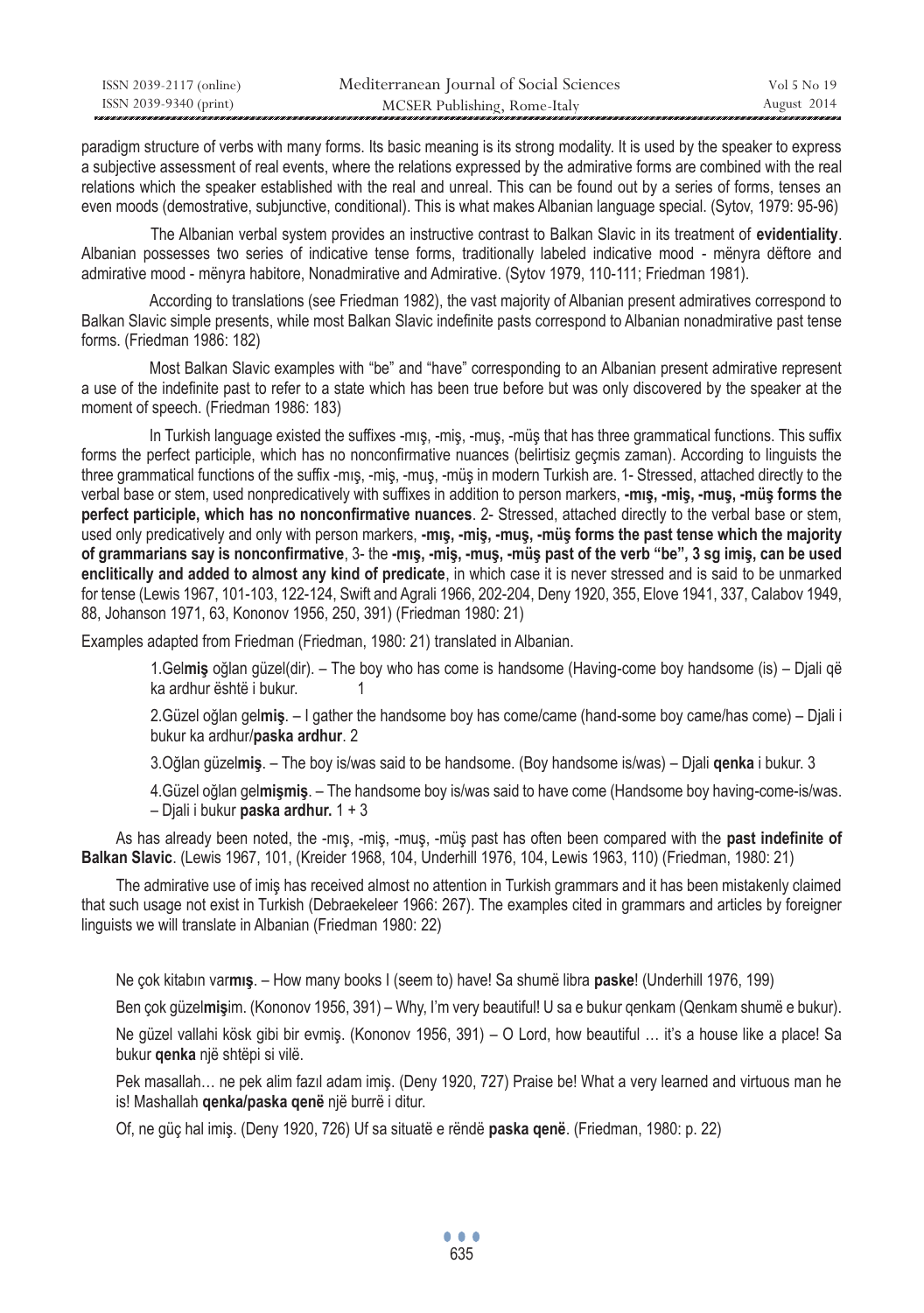| ISSN 2039-2117 (online) | Mediterranean Journal of Social Sciences | Vol 5 No 19 |
|-------------------------|------------------------------------------|-------------|
| ISSN 2039-9340 (print)  | MCSER Publishing, Rome-Italy             | August 2014 |

Many grammars omit reference to such usage altogether, and those which do cite it treat it as an emotive non confirmative of surprise. In Albanian language they are translated with the admirative forms (present and perfect).

The subjective modality or the modality composed of morphemes -mış, -miş, -muş, -müş, is otherwise called the retell mood or the narrative/dubitative mood. The subjective modality is used to express the personal attitude of the speaker towards what is being expressed in a sentence. -mış, -miş, -muş, -müş morphemes **convey modal meanings** and modify somehow **the meanings of verbal moods**. The subjective modality is composed of the past tense of the verb (imek) to be and undefinite form of suffix -(y)mis or the verb imis joined to the forms of present tense.

According to Johanson these forms of subjective modality encompass characteristic meaning nuances. The speaker speaks of its own attitude towards what he/she telling. When translated to Albanian language or in other Indo-European languages this modality is expressed with special words which was told to the speaker by others, an action in which he/she did not participate and in consequence is not a participant and a witness of the event. In other words the element imiş with its subjective meaning influences the meaning of verbal tenses.

Johanson say that the indirectivity of Turkish Language is used in those sentences which have a contradictory meaning. It has been discussed that indirectivity is the linguistic expression of narrated event, as it is shown in the conscious subject. This means that the event has not been narrated directly but in an indirect way: referring to its reception from conscious subjects. The information source – the way/mood the event was made known to the conscious subject is not a criteria; it is nonessential (not a direct perception) whether perception was created through gossip, logic deduction or direct perception. Receiver is not necessarily speaker, but it can be also a partecipant in the narrated event. In consequence, the indicators or indirectivity are not included within the obvious scheme, making a difference between the speaker at first hand and information at first hand.

The functions of morpheme -mış, -miş, -muş, -müş are generally misunderstood in Turkish. It main meaning is often not exactly "gossip" or "supposition". It is wrong to define it as "personally unperceived event", it is wrong to pretend that it always expresses not a testimony, that shows the result of an unobserved process where the speaker was not present during the course of the event and does not testify to its occurrence, that the speaker was not the conscious source of the event and that the event is developed without the conscious participation of the speaker. (Kononov, 1980: 188) Besides the indirect mood of presentation, morpheme -mış, -miş, -muş, -müş does not always define experimented and unconscious events. Morpheme -mış, -miş, -muş, -müş from old Turkish language is used as a clear post-terminal and at the same time as an indirective. So morpheme -mış, -miş, -muş, -müş is used to know the entire or partial written event from understanding the valid information from some post terminal points of orientation. Johanson says that the essential indirect understanding is the reception of an impression which creates awareness on the situation. Non-information has to do with the mental preparation of the speaker or the preceding expectations of the speaker. Depending on the source of information can observe three types of uses: perceptive use, inferential use (conclusion), use for reporting.

Linguist have emphasized that -dı, -di, -du, -dü marks an event considered as true by the speaker, while -mış, -miş, muş, -müş marks an event in which the speaker is not a direct witness. (Bazin 1966: 272-273); Bazin-Feuillet 1980; Johanson 1971: 63, 281).

In the perceptive uses of -mış, -miş, -muş, -müş the event is imaged to take place after decisive limit, but it is not essential if the speaker has experimented with the completion of its limit.

Acoording to Johanson the semantic of particle -(y)mış, -(y)miş, -(y)muş, -(y)müş in Turkish has often been misunderstood. It has been considered as "dubitative". -(y)mış, -(y)miş, -(y)muş, -(y)müş never conveys the post-terminal viewpoint, which is typical for -mış, -miş, -muş, -müş. So the combination of -(y)mış -(y)miş, -(y)muş, -(y)müş and intraterminal root with -iyor allows for intra-terminal point of view of the event, such as yazıyormuş. - Is/was writing. Besides, - (y)mış -(y)miş, -(y)muş, -(y)müş is combined with -mış, -miş, -muş, -müş to denote and indirective post-terminality in a clear way (without ambiguity), for example in Turkish. Yazmışmış. - Has written.

The indirective as a category of admirative underlies the assertion that it is "indirect" when the act is not transmitted in a direct form, but in an indirect form a conscious subject. The result is information with double layer. The event is accepted by the speaker. The receiver can be the speaker as the participant in the conversation or as a participant in a transmitted act, such as the protagonist in a narration.

Admirative is the mood which expresses the existence of a series of tests for sourcing information. This information can be realised through gossip, conclusion and perception.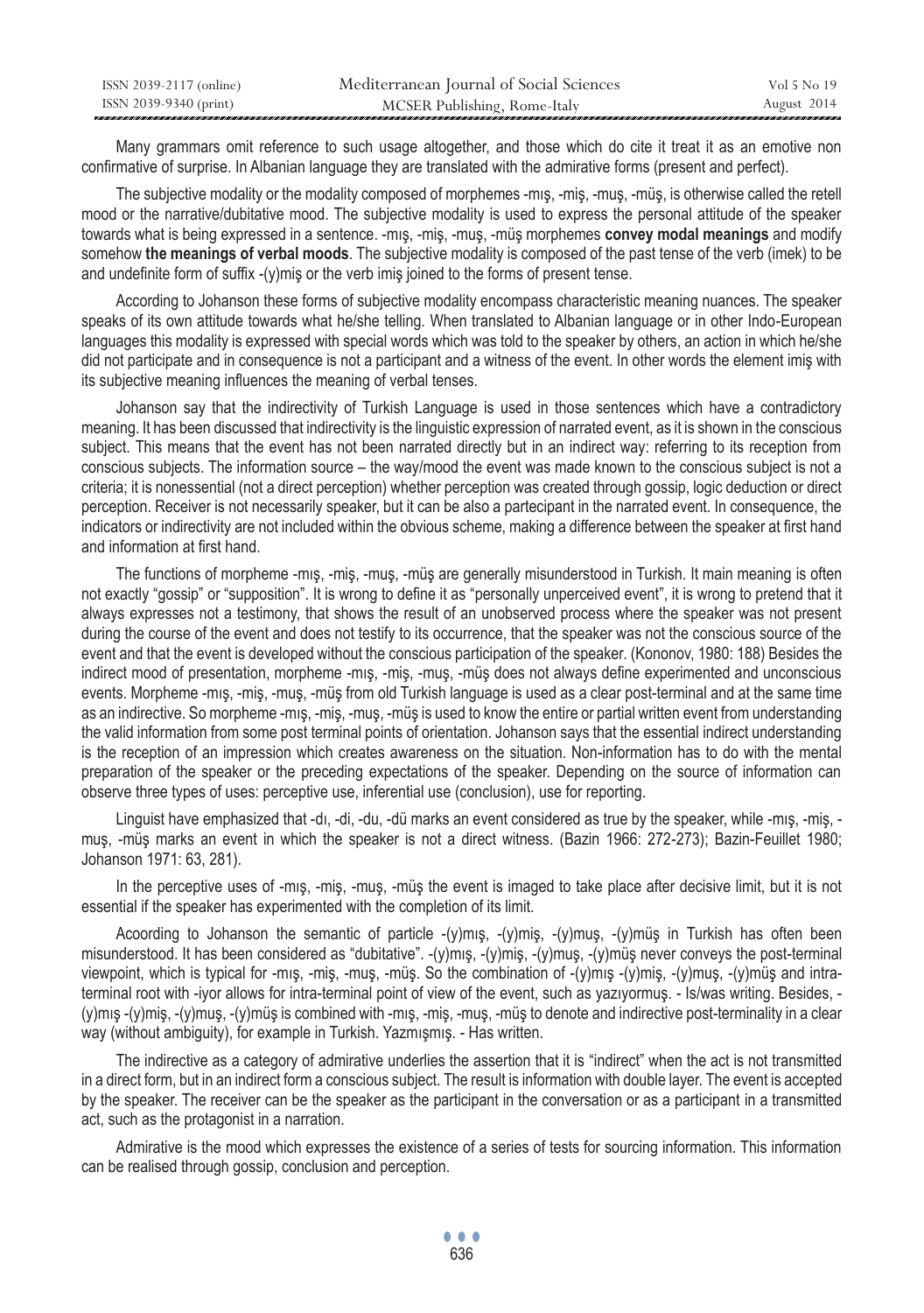| ISSN 2039-2117 (online) | Mediterranean Journal of Social Sciences | Vol 5 No 19 |
|-------------------------|------------------------------------------|-------------|
| ISSN 2039-9340 (print)  | MCSER Publishing, Rome-Italy             | August 2014 |

Indirectivity in Turkish language is formed morphologically by two types of markers: **Formal markers** that are verbal suffixes which fill in the obligatory empty spaces and are in front of morpheme changes. **-mış, -miş, -muş, -müş particles: enclitic elements** which are normally found after the core objects and which fill in the empty spaces with zero morpheme.

In addition, Turkish language has particle imiş, which cannot be added to the verbal root but that can be followed by noun participles, including the verb noun roots. There is no clarity between the past and present time reference and the stable marker of indirectivity. As imiş normally presents allomorphs with suffixes such as -(y)mış, -(y)miş, -(y)muş, -(y)müş some of its meanings corresponding with the changing marker -mış, -miş, -muş, -müş.

In spoken language the variations of these morphemes are characterised by different structures of intonation. For example, present and imperfect tenses geliyormuş – is coming so it seems, future gelecekmiş – as it seems it will come and indirective i.e. gelmişmiş. - has already arrived.

In addition to the basic opposition between the -dı, -di, -du, -dü past and the -mış, -miş, -muş, -müş past, the copulative auxiliary verbs idi and imiş can be added to various verbal bases (aorist, progressive, future, perfect, conditional, necessitative, and subjunctive, e.g. gelir, geliyor, gelecek, gelmiş, gelmeli, geley) to add either a confirmative (di-) or nonconfirmative (miş-) nuance. **The auxiliary idi always and the auxiliary imiş usually add an additional nuance of pastness, which can result in modal (e.g. irrealist), taxic (e.g. plurperfect), or other additional grammatical effects, but these are not essential to this exposition.** The auxiliary idi can also be added to the any noun or verb (except the di- past, conditional, and imperative) to indicate either supposition or emphasis, depending on the context. When -dir is added to the third person -mış, -miş, -muş, -müş past, it results in a definite past tense, whereas when added to other persons the effect is one of supposition (see Lewis 1967: 106-41 and Johanson 1971: 229). Marked nonconfirmative meaning (admirative and dubitative, to be discussed below), are also conveyed by imiş. More recent analyses of the Turkish situation have emphasized **the interaction of tense, aspect and mood in producing effects of evidentiality and certainty** (see Aksu-Koç 1995).

The Romanian presumptive mood (modul prezumtiv) is said to express the same complex of meanings that occur in forms marked for nonconfirmative status in the Balkan language discussed so far, i.e. supposition, (ironic) doubt, surprise, report. The linguists debate about whether the presumptive is a separate mood. (see Friedman 1998). In romanian the presumptive generally indicates the availability of indirect evidence for the truth of a proposition.

According to Zafiu (2009), in Romanian, the label 'presumptive' dates from Manliu (1894: 248). As defined in Rosetti (1943: 77) and Rosetti and Byck (1945: 161), this label is used to refer to the expression of "an uncertain event, suspected only by the speaker" (See Mihoc, Romanian Presumtive Mood) Since many structures potentially fit this description, the Romanian Presumptive Mood has long been an object of controversy. Despite recent attempts to resolve the issue (in Romanian: Zafiu 2002, 2009, Reinheimer-Ripeanu 1994a,b, 2007; in French: Reinheimer-Ripeanu 1998, 2000; in English:Irimia 2009, 2010), many parts of the debate still remain open to discussion.

Traditional grammars (The Academy Grammar 1966, 2006) include this form among the non-indicative moods, besides the so-called conditional-optative and the subjunctive. What is puzzling about this 'mood' is its multiple combinatorial capacity; more specifically, it can be formed from **the perfect form of the future** (in its popular or literary constructions.) (See Irimia)

According to Irimia in Romanian, the so-called **conditional-optative** is realized, in its perfect forms, from idiosyncratic have/want auxiliary conjugations plus the infinitive of the verb be (fi), and the past participle; **the perfect subjunctive** has the marker SA followed by the infinitive be plus the past participle. The literary **perfect future (indicative)** is a combination of the auxiliary want followed by the infinitive be plus the past participle; **the "popular" future** has a similar composition, with the exception that reduced forms of the auxiliary want are employed. What makes the presumtive morphologically peculiar is that, instead of the past participle, the present participle (gerund) is added, which in Romanian has the characteristic suffix –nd.

According to Irimia presumptive forms constructed out of the conditional-optative are the most frequent, while the subjunctive ones are restricted to interrogative environments, with or without an interrogative particle.The presumtive is also possible in Romanian in embedded clauses introduced by impersonal.

A minimal semantic account of the Romanian presumtive has to explain where the indirect evidential meaning comes from. An answer this question starts from the observation that, similarly to some perfect evidentials exhibited by Bulgarian (Izvorski 1997) or Turkish (Aksu-Koç&Slobin 1986), which also take a perfect morpheme, the Romanian ones are never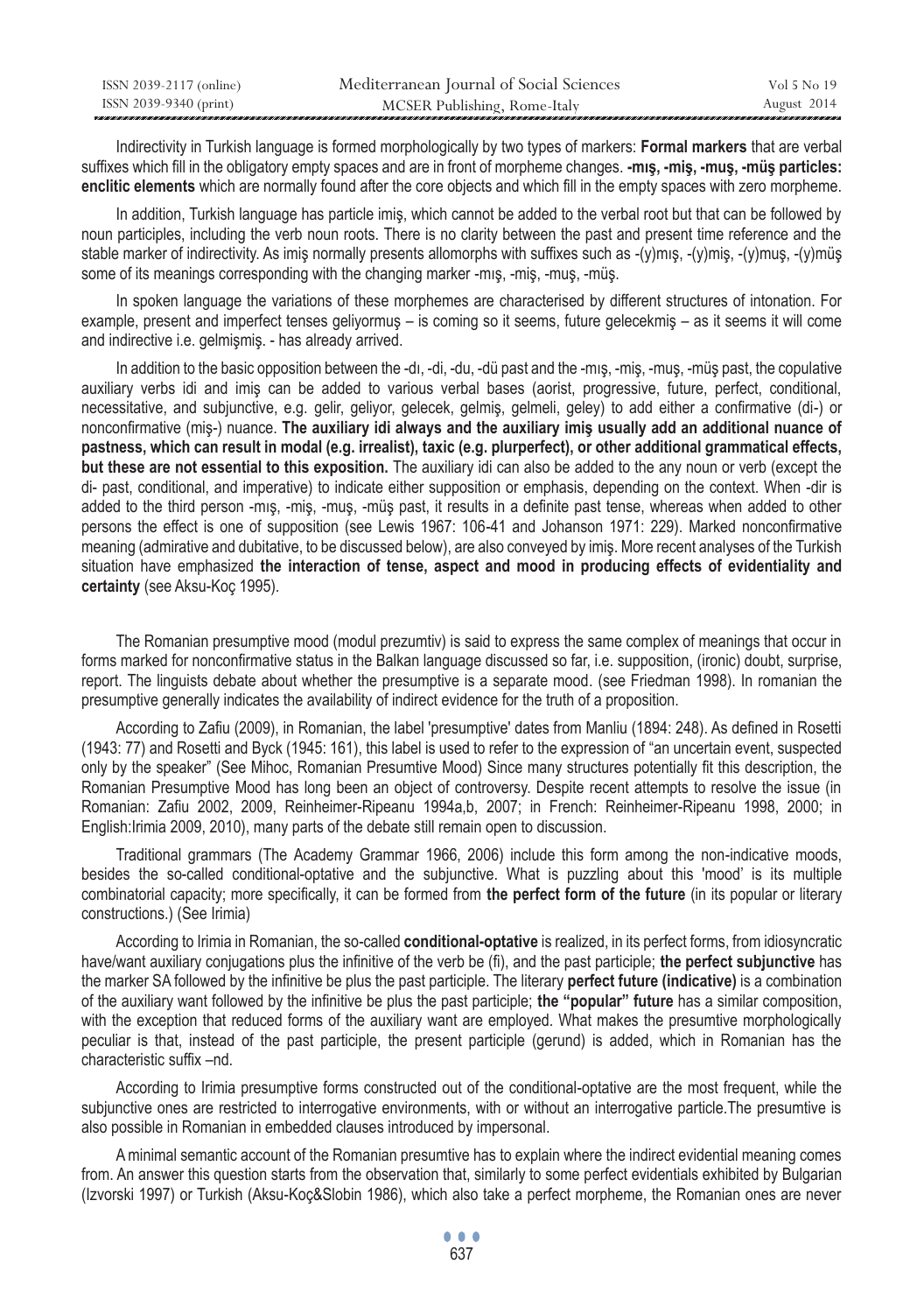| ISSN 2039-2117 (online) | Mediterranean Journal of Social Sciences | Vol 5 No 19 |
|-------------------------|------------------------------------------|-------------|
| ISSN 2039-9340 (print)  | MCSER Publishing, Rome-Italy             | August 2014 |

interpreted as present perfect; as such, they do not accept adverbs generally preferred by the perfect (McCoard 1978, Izvorski 1997): at present, up till now, lately. The temporal and the aspectual behavior of the Romanian perfect morpheme suggests that it carries a strictly modal contribution, in a similar pattern to Bulgarian or Turkish. In the domain of evidentiality, the perfect is considered to be the spell-out of an exclusion (Iatridou 1996/2000) feature, responsible for extending the set of possible worlds quantified over beyond the set of epistemically accessible worlds, and giving rise to the evidential semantics.(See Irimia)

This is a general view of the admirativ and its specific features in Albanian, Turkish and Romanian languages. To make a comparision of the concept of admirative in this languages we based on the analize of a material which is the roman My name is Red of Orhan Pamuk translated in Albanian language.

## **Method**

### **Materials**

The materials for this study are selected from the literature in Albanian, in Turkish and in English languages about the concept of admirative and its development in Balkan area. They are respectively the material of Morphology in Albanian and Turkish. Also they are selected from the articles of Victor Friedman and Lars Johanson and other linguists which are wrote about this gramatical fenomena in Balkan area and altaic area. As we say we based on the traslation of admirativ mood in Turkish and Albanian language in order to give our opinion about the admirativ and its features in these languages. For Romanian the materials are less than materials from Turkish, Albanian and English languages. But we select only the subjunctive to make some teoritical conlusions.

## **Procedure**

Firstly, we selected the materials from literature and try to make a general view of this fact in general meaning and after that in Albanian, in Turkish and partially in Romanian language. We try to emphase the paradigmatic sets of admirativ in Albanian, in Turkish and in Romenian based on gramatical fact collected into literature. For comparison we analize 150 pages of the roman "My name is red" in Turkish version and try to understand the structure of sentenses and the using of admirative with the mopheme -mış, -miş, -muş, -müş in this interval. We select the sentences and structures and try to find the respective translation in the Albanian version of this roman. It's obvious that these languages that are part of different families used a different structures to give the same meaning.

#### **Results**

In conclusion the admirative form has different structure and different origin in Albanian, in Turkish and in Bulgarian Languages. As a meaning and nuances these forms are similar in these languages. Turkish didn't influence on Albanian admirative or in Romanian Admirative. These forms are developed in different period of time and in different conditions. The presumptive in Romanian illustrate that is only a different type of evidential in the Balkan area. Albanian admirative mood is too old. It has developed into a marked non-confirmative. Albanian admirative has independent paradigmatic set. It is in inverted perfect. Albanian admirative developed a rich paradigm with different forms of the verb. The Turkish admirative has its characteristic and it is different from Albanian and Romanian language.

In material selected from the roman My name is Red we show that the most of the sentences are embedded sentences constructed with infinitive (noun sentences). The Turkish language has the infinitiv form that dosn't exist in Albanian language.This form that is very rich in Turkish language in Albania is traslated with conjuctive forms. As it is known the absence of infinitiv in Albanian language is replaced with the subjuctive mood. It means that the almost all the sentences with infinitiv of Turkish languages in Albanian are translated with the subjective mood.

The use of -mış, -miş, -muş, -müş of Turkish in admirativ meaning in Albanian are traslated with the admirativ mood`s forms. Most of them are traslated with the present and perfect of admirativ in Albanian language.

The admirative even that it's the same morphological structure in these languages it is developed in different forms. The fact is that Turkish language did'nt affect the morphological structure of the Balkan languages. Turkish admirative didn't affect the Albanian admirative or Romanian admirative.These languages has a different elements and different forms to express the admirative meaning.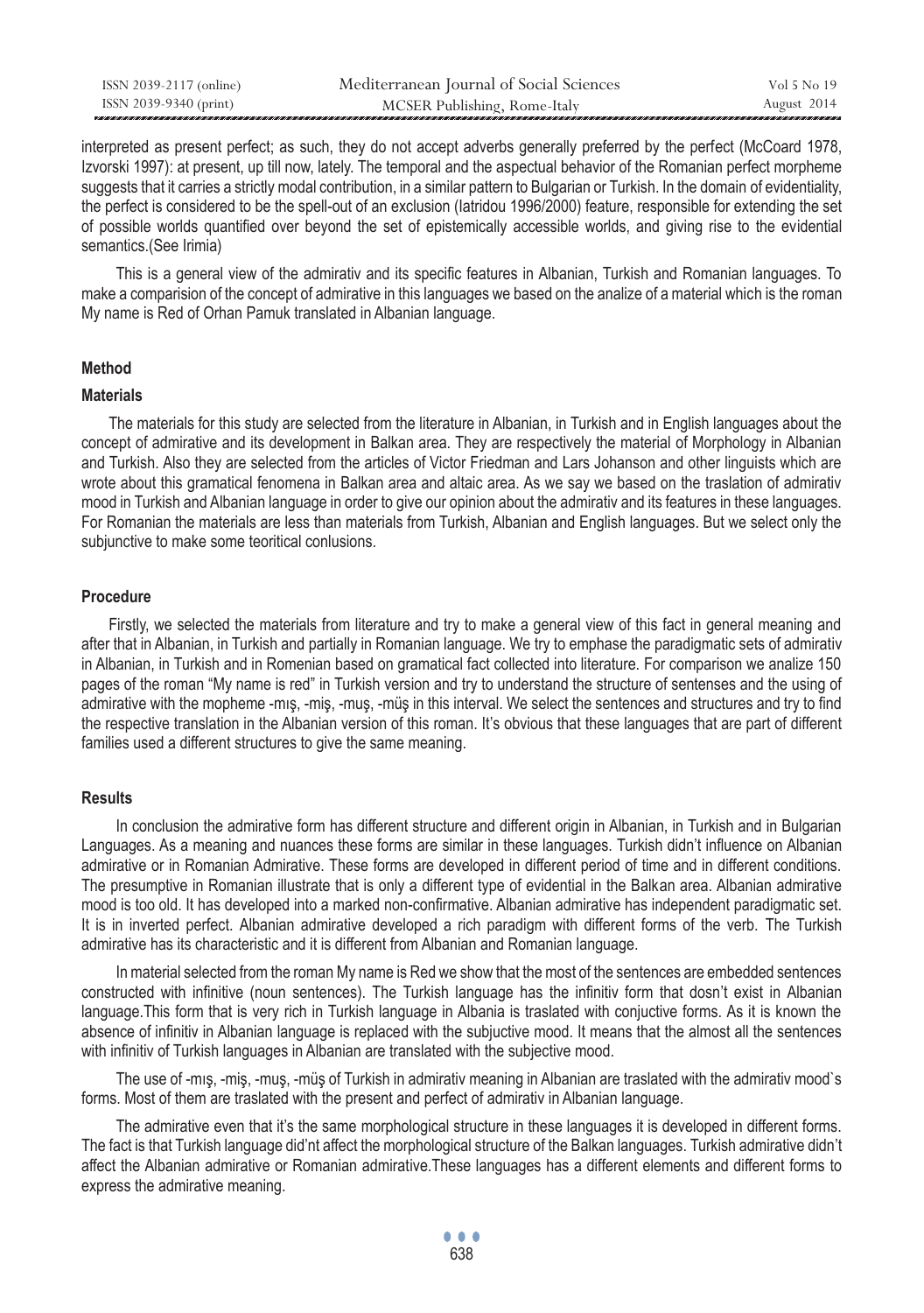# **References**

Akademia e shkencave. (2002).Gramatika e Gjuhës shqipe I.

Akademia e shkencave. (2002).Gramatika e Gjuhës shqipe II.

Aksu-Koç, A.,& Dan Slobin. (1986) A psychological account of the development and use of evidentials in Turkish, in W. Chafe - J.Nichols (eds.), Evidentiality: The linguistic coding of epistemology. (Advances in Discourse Processes 20.) NorWood, N.J.: Ablex 159-167.

Aksu-Koç, Ayhan A. (1988) The acquisition aspect and modality. The case of past reference in Turkish. Cambridge: Cambridge University Press.

Banguoğlu, T. (2000) Türkçenin Grameri.

Bayraktar, N. (2004). Türkçede Fiilimsiler, TDK, Ankara.

Demiraj, Sh. (1969). Rreth disa problemeve të paskajores në gjuhën shqipe, Studime Filologjike, N.1.

Demiraj, Sh. (1971). Habitorja dhe mosha e saj, Studime Filologjike, N. 3.

Demiraj, Sh. (1971). Rreth zhdukjes së paskajores në gjuhën shqipe, SF.

Demiraj, Sh. (2004). Gjuhesi Ballkanike, Tiranë.

Deny, J. (1926),Turkish Grammer.

Ergin M. (1989). Edebiyat ve Eğitim Fakültelerinin Türk Dili ve Edebiyati Bölümleri için Türk Dil Bilgisi, Ankara, Bayrak Yayınları (18. Baski).

Friedman, V. A. (1978). On the Semantic and Morfological Influence of Turkish on Balkan Slavic Papers from the Fourteenth Regional Meeting: Chicago Linguistic Society. Chicago: Chicago Linguistic Society. 108-118.

Friedman, V. A. (1980). The study of Balkan admirativity: its history and development Balkanistica, Vol. 6, 7-30.

Friedman, V. A. (1981). Admirativity and Confirmativity in Zeitschrift für Balkanologie, Vol. 17, No. 1, 12-28.

Friedman, V. A. (1982). Admirativity in Bulgarian compared with Albanian and Turkish Bulgaria Past and Present, ed. by D. Kosev, Vol. 2. Sofia: Bulgarian Academy of Sciences. 63-67.

Friedman, V. A. (1986). Evidentiality in the Balkans: Bulgarian, Macedonian and Albania Evidentiality: The Linguistic Coding of Epistemology, (Advances in Discourse Processes, Vol. 20), ed. by Johanna Nichols and Wallace Chafe. Norwood, NJ: Ablex. 168-187.

Friedman, V. A. (1992). Aspectual oppositions in Bulgarian, Albanian and Turkish Săpostavitelno ezikoznanie, Vol. 17, No. 3, 33-38.

Friedman, V. A. (1993). Admirativity between modality and evidentiality Balkan Indirectivity: Diversity within Unity. Balkan Forum, Vol. 1, No. 2, 255-262.

Friedman, V. A. (1993). Balkan Indicativity: diversity within unity. Balkan Forum, Vol. 1, No. 2, 255-262.

Friedman, V. A. (1994). Turkisms in a comparative Balkan context Septième Congrès International d'Études du Sud-Est Européen: Rapports. Athens: Greek National Committee for Southeast European Studies. 521-543.

Friedman, V. A. (2010). The Age of the Albanian Admirative: A problem in Historical Semantics Ex Anatolia Lux: Anatolian and Indo-European Studies in Honor of H. Craig Melchert. ed. by Ronald Kim, Norbert Oettinger, Elisabeth Riecken, and Michael Weiss. New York: Beech Stave Press.

Gabain, A. V. (1988). Eski Türkçenin Grameri, Ankara: TDK Yayınları: 332, Çev.: Mehmet AKALIN.

Göksel, A. & Kerslake. Turkish A Comprehensive Grammar.

Hengirmen, M. (1995) Türkçe Dilbilgisi, Ankara: Engin Yayınları.

Irimia, Monica-Alexandrina, The Romanian presumptive and its evidential nature.